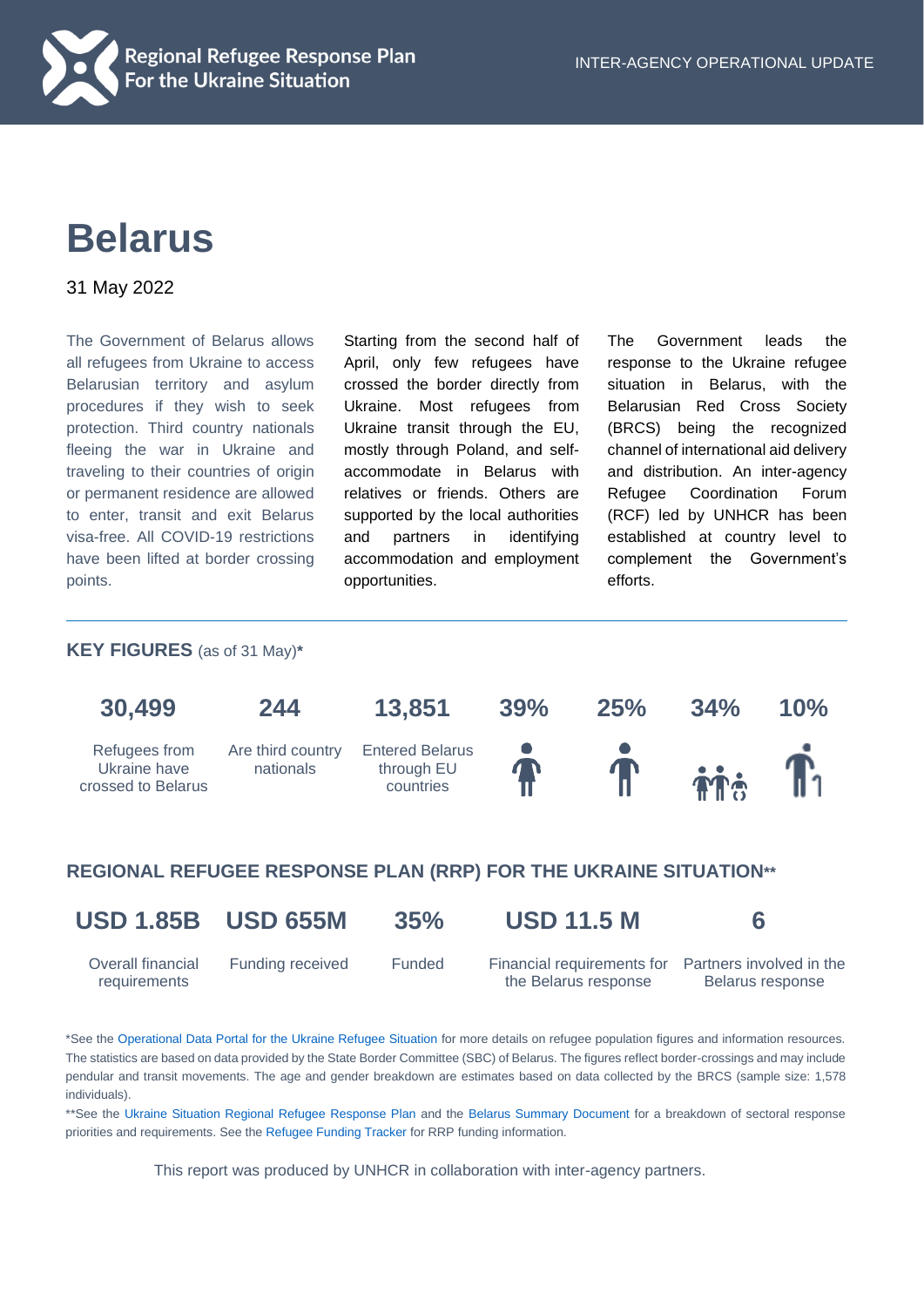# **Operational Context**

As of December 2021, Belarus was host to 2,732 refugees and 128 asylum-seekers. Amongst those, 2,378 refugees and 14 asylum-seekers were Ukrainian nationals, most of whom arrived in Belarus due to conflict that had erupted in the eastern Ukrainian regions of Donetsk and Luhansk in 2014. Asylum-seekers and refugees also come from other countries of origin, such as Afghanistan, Syria and Iraq.

A total of 30,499 refugees from Ukraine have crossed the border to Belarus from 24 February to 31 May. 244 persons are third country nationals (including from Azerbaijan, Georgia, Israel, Moldova, Russia, Tajikistan, Turkmenistan, USA). Valid ID documents or international passports are not required for persons seeking protection in Belarus. 13,851 persons have transited through EU countries before entering Belarus. Due to the absence of border controls, it is unclear how many Ukrainians are arriving through Russia.

Since 24 February and as of 31 May, 8,027 refugees from Ukraine have registered with the Ministry of Interior (MOI) for a legal status in Belarus. 4,944 Ukrainians have been recorded by the MOI's Department on Citizenship and Migration (DCM) as persons with permits for temporary stay up to 90 days. 875 Ukrainians have applied for asylum in Belarus. Out of those, 163 have been granted complementary protection while the other applications remain pending. 1,526 have applied for 1-year temporary residence permits. 682 have applied for permanent residence permits.

During the first two months of the crisis, refugees from Ukraine were sheltered in temporary accommodation facilities (TAFs). These have been vacated because the sanatoria were needed for commercial purposes during the tourist season. Refugees who were temporarily accommodated at the TAFs were assisted by the BRCS and local authorities in identifying employment with accommodation opportunities or other private accommodation.



244 30.255 0% 20% 40% 60% 80% 100% 244 Third Country Nationals\* ■ Third Country Nationals (TCN) ■ Ukrainians



4,944 875 1,526 682 ■...registered for 90-days temporary stay ■...applied for asylum ■...applied for 1-year temporary residence permits ■...applied for permanent residence permits

Registered refugees from Ukraine that have...\*\*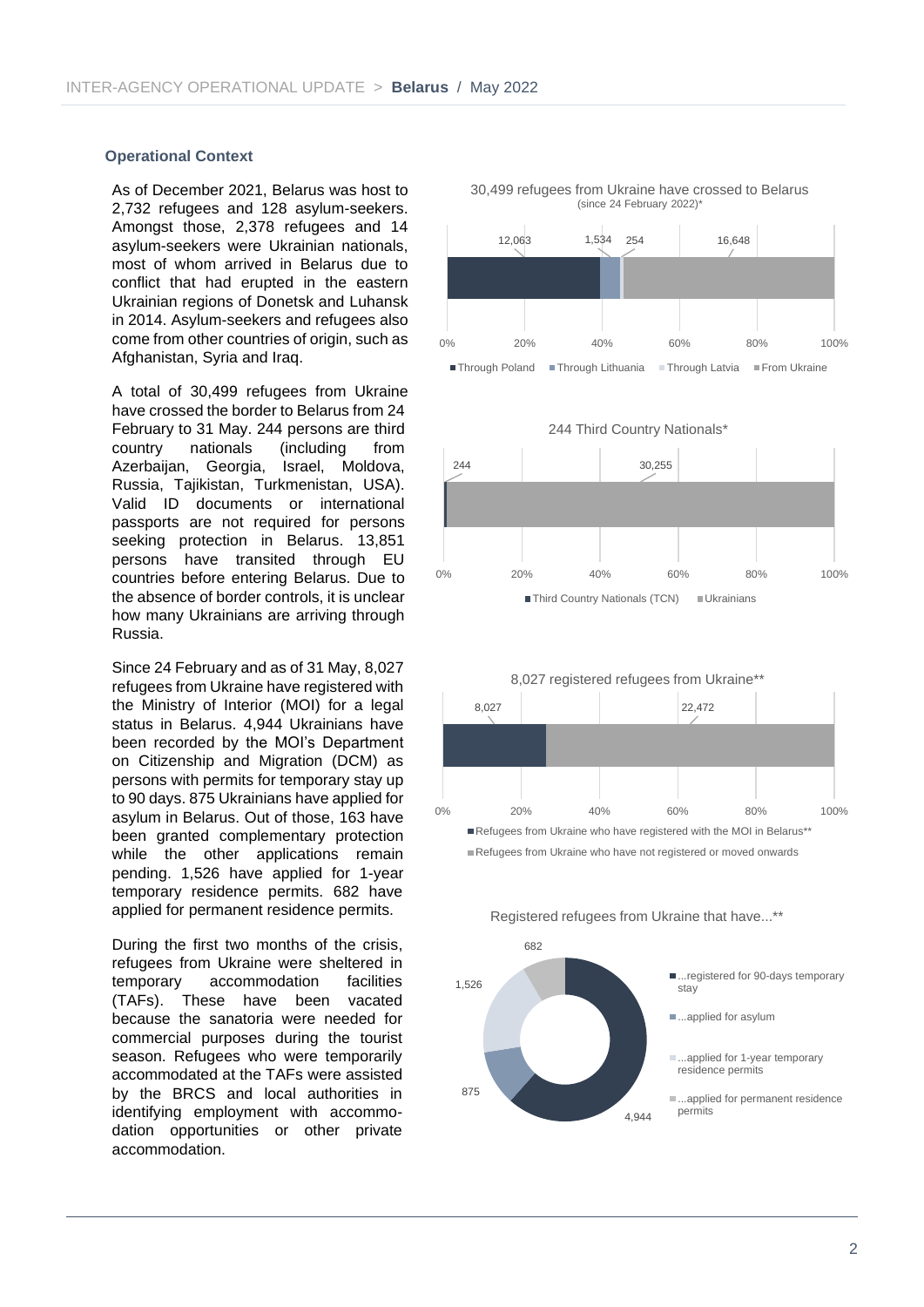Most refugees arriving in Belarus from Ukraine come from the regions around Kyiv and Chernihiv. In recent weeks, an increasing number of Ukrainians from the Donetsk and Luhansk regions are arriving through Russia and the EU. Groups of people at heightened risk include women; female-headed households; children, especially unaccompanied and separated children (UASC); elderly people; people with disabilities; and people in need of medical support. The number of people fleeing from Ukraine to Belarus is relatively small compared to other neighbouring countries. However, the Government and RRP partners need to be prepared for an increase in arrival numbers as the crisis in Ukraine unfolds in an unpredictable manner.



■ Crossing from Ukraine ■ Transiting through the EU

\*The statistics are based on data provided by the State Border Committee (SBC) of Belarus. The figures reflect border-crossings and may include pendular and transit movements.

\*\*The statistics are based on data provided by MOI's DCM.

#### **Achievements**



#### **PROTECTION**

#### **Achievements and Impact**

UNHCR regularly monitors the **access to territory, temporary stay, and asylum procedures, as well as reception conditions** of refugees from Ukraine. UNHCR provides legal counselling and referrals to asylum procedures through the joint project "Refugee Counselling Service (RCS)" together with its national legal partner, Belarusian Movement of Medical Workers (BMMW). This includes third country nationals who may be in need for international protection and who are not covered by the temporary stay arrangements for Ukrainians. From the beginning of March to end of May 2022, 765 persons (422 cases) have been counselled by the RCS at their offices and through phone calls. Out of those, 429 persons have applied for asylum in Belarus and 336 benefitted from temporary stay arrangements for Ukrainians. The RCS also conducted five visits to TAFs where it provided counselling to about 120 persons through individual and group sessions. The information provided to refugees at the TAFs included how to lodge an asylum application in Belarus, other options for regularization of stay / residence in Belarus, modalities for employment, as well as regulations and practical aspects related to medical treatment, education, and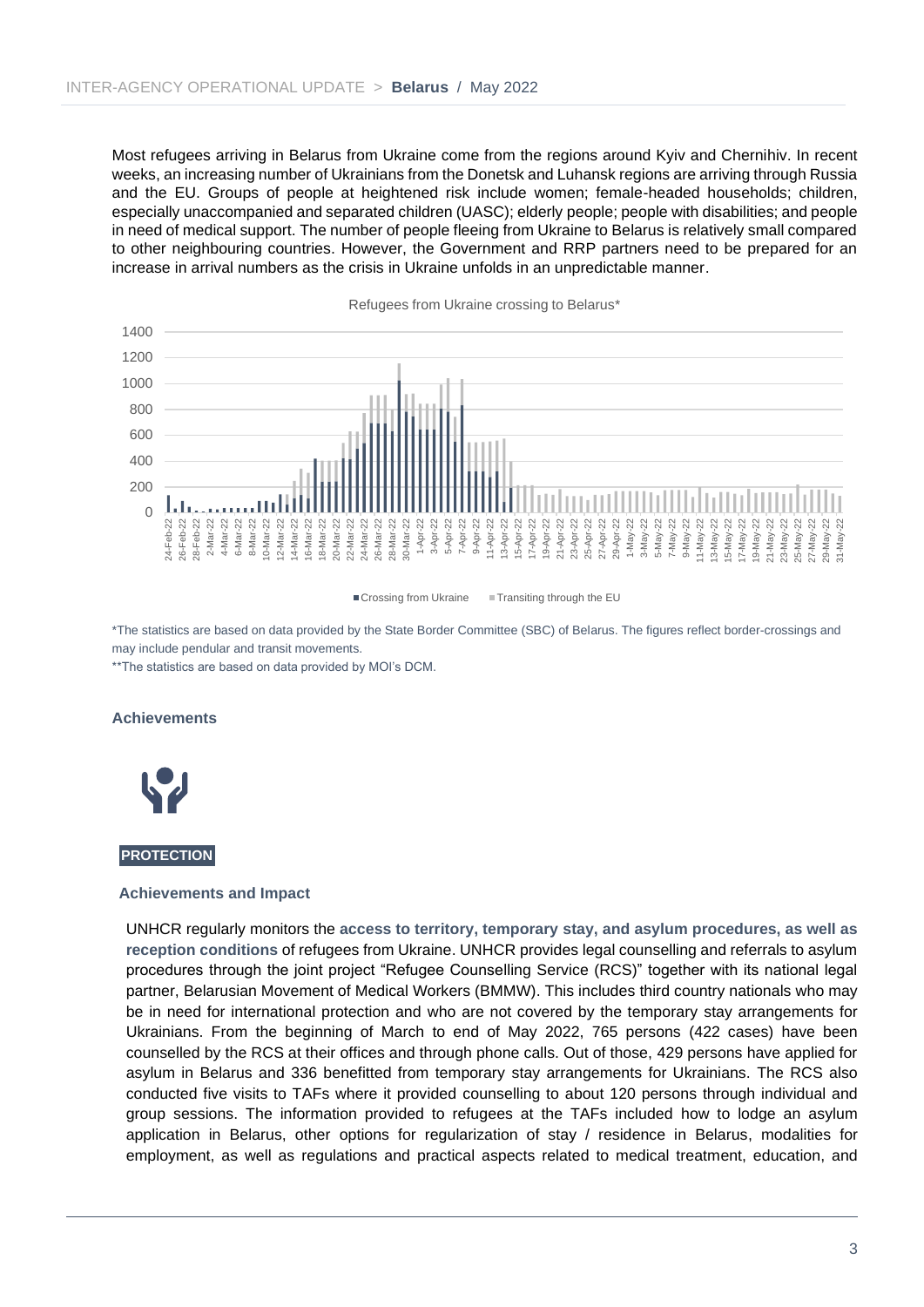receipt of allowances from the Government, including pensions. In addition, UNHCR has counselled 64 refugees from Ukraine through its hotline and counselling sessions at its office in Minsk.

IOM assists nationals of third countries who are not in need for international protection to voluntarily return to their countries of origin when it is possible to do so in a safe and orderly manner. Two nationals from Tajikistan have been assisted in returning to their country of origin and one person with dual nationality (Ukrainian-Russian) was assisted in moving to Russia.

UNICEF has signed a new case management partnership agreement with a Gomel-based CSO "Let's Help Children Together" to assess and identify the needs of families with children and refer them to the relevant services. Case management work will also be conducted in the Brest region in direct partnership with the local authorities. UNICEF with other UN agencies is partnering with MOI's DCM to strengthen inter-agency mechanisms for case management, referral and support to **unaccompanied and separated children (UASC)**.

Partners are also working towards supporting the Government and local partners in providing assistance and psychosocial support to **women survivors and those at-risk of gender-based violence (GBV)**. UNFPA and the BRCS Gomel and Brest branches established a counseling and referral mechanism based on the emerging needs of women, elderly persons, and persons with disabilities. The piloted mechanism will be scaled up in other oblasts of the country. UNFPA supported the establishment of an Orange Safe Space in Gomel for counselling and service provision particularly for women, elderly women, and women with disabilities. The same type of safe space is planned for Brest to be established in June. UNFPA supported the establishment and equipment of the BRCS crisis center in Brest, which will serve as an entry point for immediate support and referral for essential services, primarily for Ukrainian refugee women with children and elderly people.

UNFPA has conducted three trainings for 47 service providers and volunteers on GBV prevention, genderresponsive services and protection from **sexual exploitation and abuse (PSEA)** in humanitarian settings and is planning to conduct additional trainings in different regions until the end of the year. UNFPA, UNICEF and UNHCR are planning to further strengthen capacity on PSEA in a collaborative effort.

A key response priority is **psycho-social support (PSS)** particularly for children and their caregivers, women, older persons, and persons with disabilities, who might have experienced stress and anxiety including those who witnessed violence. A psychosocial mobile team was started by UNICEF. Over 180 children benefitted from PSS activities during the reporting period. 1,000 copies (5,000 printed in total) of psychological first aid information material on dealing with stress and assisting children in situations of anxiety, including support available in Belarus, have been distributed by UNICEF among refugees from Ukraine in TAFs in Gomel and Brest regions.

Partners are collaborating on conducting **joint training sessions**. UNICEF has joined a two-days PSS training organized by the International Federation of Red Cross and Red Crescent Societies (IFRC) for 20 BRCS specialists and volunteers with a session on psycho-social support for children in conflict situations. Through UNICEF's partnership with the Republican Center for Psychological Aid, 60 pedagogues and psychologists working with children and refugees, volunteers and frontline workers of the Red Cross, NGOs and service providers received training on working with children in crisis situations and stress resilience for frontline workers. Within the framework of UNDP's support for the BRCS, 127 volunteers and specialists were trained to provide assistance to refugees, including psycho-social support.

Given the expected high percentage of female headed households, elderly and disabled people who may lack a regular income, **one-time emergency cash assistance** will be the most effective method of providing dignified assistance and gives the recipient a choice of prioritizing their needs. UNHCR has so far allocated USD 50,000 for this purpose that targets up to 800 vulnerable persons. More funding can be made available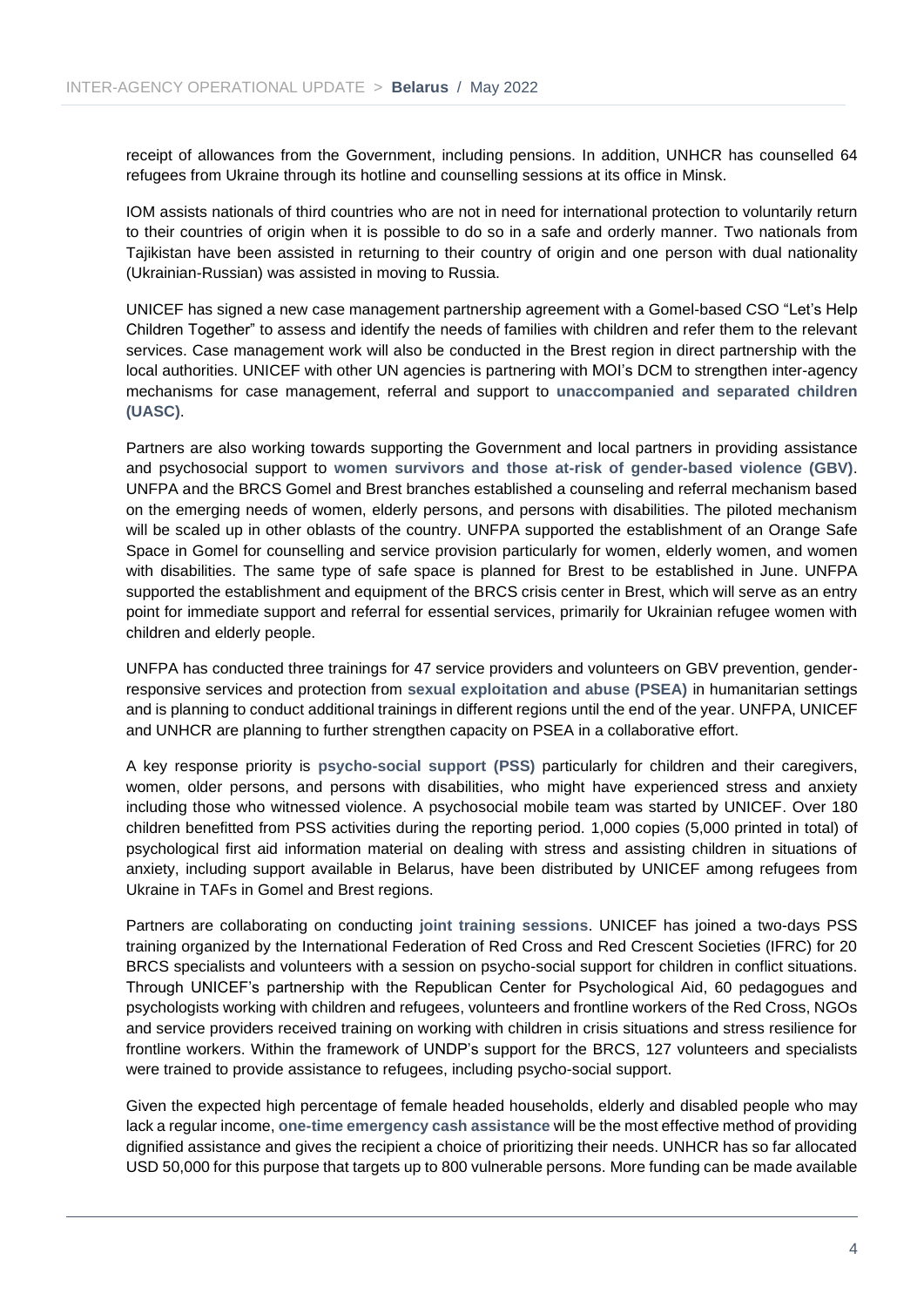as needed. Identification of needs is being done on a vulnerability basis, considering gender, age and disability specifics. The Commission on Assistance will meet in early June to decide on applications for cash assistance.

#### **Identified Needs and Remaining Gaps**

Partners are working together towards strengthening the capacity of the Belarusian Red Cross Society (BRCS) in **collecting age and gender disaggregated data**. These efforts will provide a better understanding and regional comparability of the profiles, intentions and needs of refugees coming from Ukraine to Belarus. This will be important for forward programme planning.

After the TAFs have been vacated because the sanatoria are needed for commercial purposes during the tourist season, partners are adapting their programming to the **rapidly changing situation on the ground**. Refugees who were temporarily accommodated at the TAFs were assisted by the BRCS and local authorities in identifying employment opportunities with accommodation or other private accommodation. Partners are therefore working with refugees who are dispersed through all regions of the country and will need to adapt their services accordingly.

UNDP Accelerator Lab partners with the BRCS to develop a **digital platform** that will better connect refugees with support services and opportunities available for them across Belarus. The platform will also be used by BRCS volunteers as a tool to support counselling for refugees. UNDP advocates for digital solutions that are inclusive. The platform will benefit local communities and representatives of vulnerable groups. The design of the platform will be demand-driven and informed by the results of a continuous needs assessment of the target groups. Capacities of the target groups will be considered to ensure the accessibility and user-friendly presentation of the information.

RRP Partners expect that more assistance will be needed particularly in the areas of **child protection** and **GBV prevention and responses** with focus on children, women, elderly, and persons with disabilities. Children and women fleeing Ukraine face enormous and multiple protection risks that require strengthening system measures to respond to immediate needs for safety, stability, and protection from risks of violence, exploitation and potential trafficking. UASC and other children at heightened risks, need to be identified immediately and referred to protection services, appropriate alternative care arrangements, and other assistance.



#### **EDUCATION**

#### **Achievements and Impact**

Refugee children from Ukraine have access to the national preschool and school education system and most do not face a language barrier to access education.

#### **Identified Needs and Remaining Gaps**

School administration, teachers and other education specialists require additional support to identify and respond effectively to children's heightened levels of distress. UNICEF is working with key partners, including local authorities, social-pedagogical centers, BRCS and other Civil Society Organizations (CSOs) to strengthen and scale-up Safe Space programmes in schools in the regions where there may be a high presence of refugees, in particular in Gomel and Brest regions.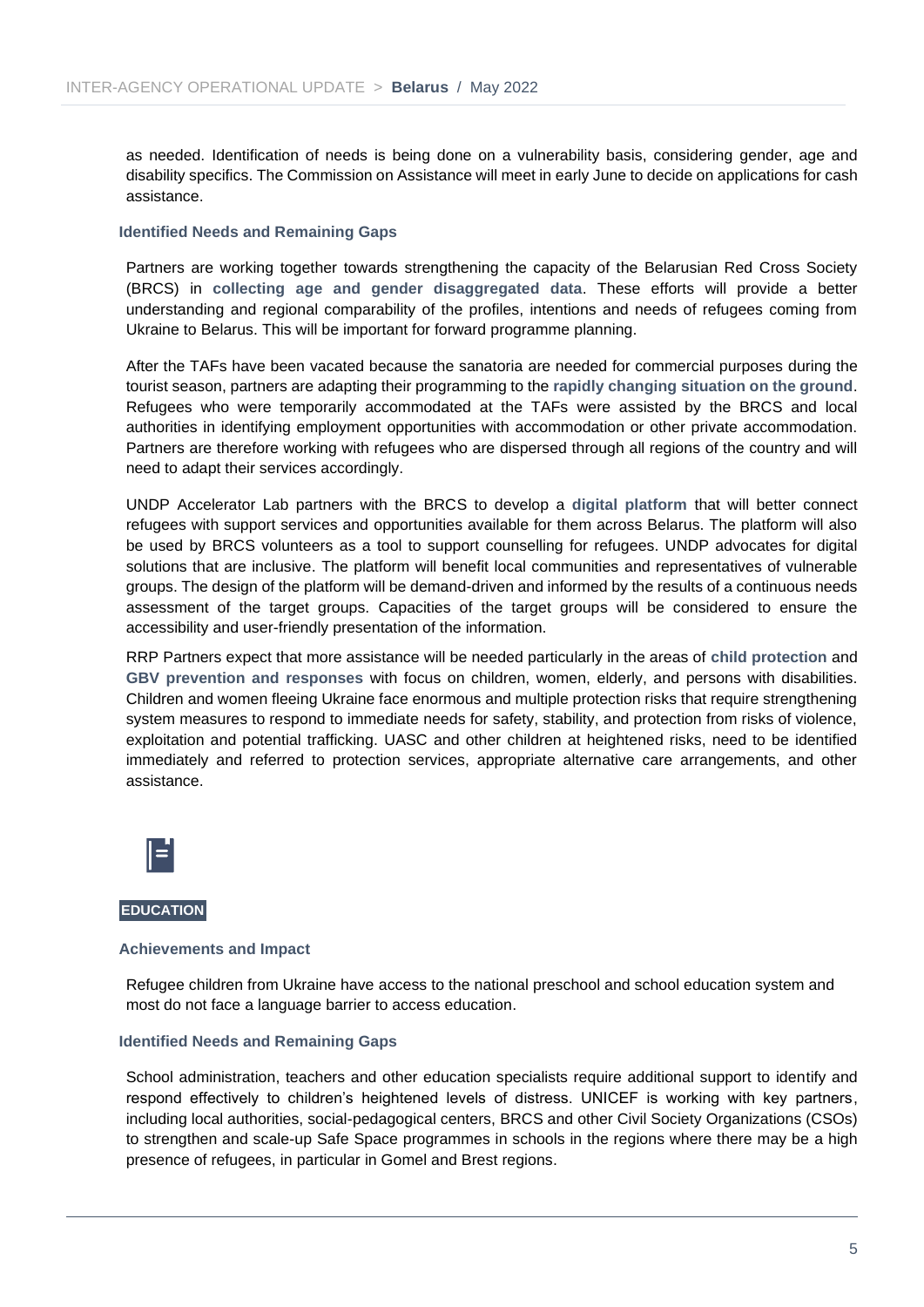

# **HEALTH AND NUTRITION**

### **Achievements and Impact**

To address the current crisis situation, the Ministry of Health (MoH) issued a letter, which stipulates that Ukrainian citizens who fled to Belarus through "humanitarian corridors" are eligible to receive medical treatment on an equal level as citizens of Belarus. The services are available in the local out- and in-patient healthcare departments in all regions where refugees from Ukraine are accommodated. These measures will be further defined in a normative act, which exempts citizens of Ukraine and stateless persons who have resided in Ukraine "for not less than one year" and are coming to Belarus "to obtain permits for temporary and permanent residence" from payment for medical services provided by state healthcare organizations.

IOM established referral pathways for refugees from Ukraine with serious medical conditions to the Gomel regional hospital for further **medical examination and treatment**.

UNFPA established a referral procedure for sexual and reproductive health services (SRH) to healthcare facilities in Minsk and Gomel region and covers the costs of **women health care** above the national standards (e.g., some diagnostic procedures).

WHO suggested to the MoH and BRCS to reallocate a part of four **medical kits** and 5,000 COVID-19 rapid tests that were previously delivered to Belarus for the mixed movements situation at the EU-Belarus border. Each medical kit can be used for providing medical care and treatment for a population of 10,000 for three months. A part of the medical kits has already been distributed to healthcare facilities in Gomel region. IOM has procured a pack of vouchers, which can be used by beneficiaries for the procurement of medicines in local pharmacies (for total budget around 250 USD). 13 beneficiaries were supported with these vouchers.

IOM has hired one psychologist to receive referrals from psychosocial services and provide follow-up **mental health consultations** to those in need. 17 refugees and migrants have so far received psychosocial support and psychological assistance and counselling.

An online **training on immunization** and health for BRCS specialists was organized by UNICEF. 18 BRCS specialists from across Belarus were trained on main child immunization issues and the importance of immunization promotion for Ukrainian refugees; access to healthcare services for Ukrainian refugees; and availability of hotline support for children and parents in crisis situations including for victims or witnesses of violence and/or abuse.

# **Identified Needs and Remaining Gaps**

Some groups of people fleeing from Ukraine to Belarus, particularly adult third country nationals who are still in the asylum procedure, will have to pay for most medical services that go beyond emergency medical treatment. According to some reports, the letter by the MoH leaves room for interpretation in regions other than Gomel region. Individual cases of persons in need for medical treatment whose medical expenses were not covered have been reported. Given the circumstances and possible loss of income, it is expected that such individual cases will need **financial support or medical services provided free of charge**, particularly the most vulnerable.

As per the needs assessed, many refugees arriving from Ukraine need **mental health services** that go beyond psychosocial support. There are acute manifestations of mental health issues and psychological distress in children and adolescents, women, and elderly persons who fled from Ukraine.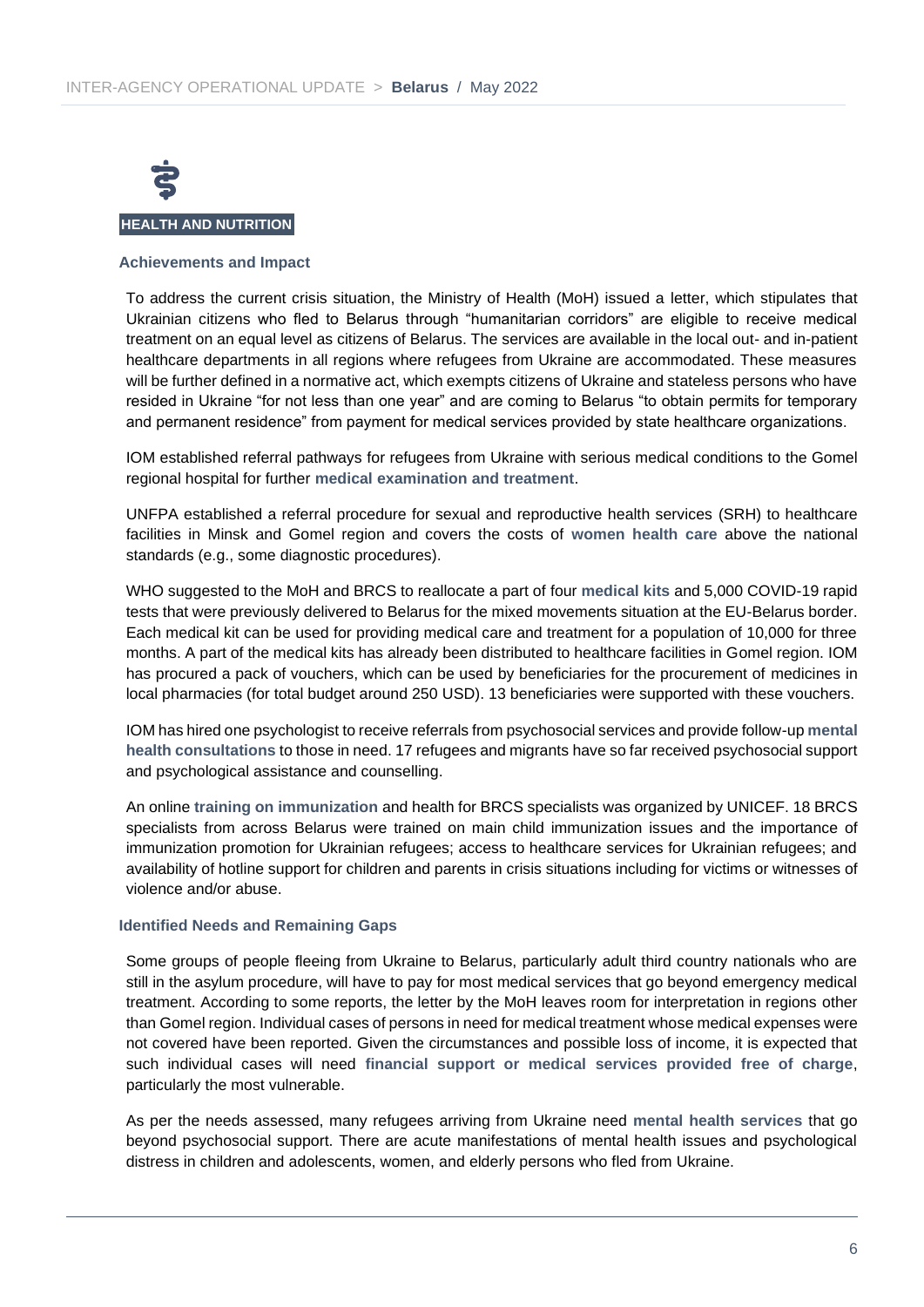

## **Achievements and Impact**

More than 40,000 USD have been allocated by UNHCR to the BRCS to provide supplementary food in TAFs in addition to the usual three meals a day. This amount covered the needs for supplementary food for up to two months. In addition, UNHCR allocated almost 20,000 USD for the provision of food parcels.

#### **Identified Needs and Remaining Gaps**

The BRCS tent transit points at the border crossing points are currently not operational because of decreasing arrival numbers. BRCS has the capacity to re-open the transit points whenever and wherever the need is identified.



### **SHELTER AND BASIC NEEDS**

#### **Achievements and Impact**

Since the closure of the TAFs, refugees from Ukraine arriving in Belarus need to self-accommodate with relatives or friends or to seek other accommodation. BRCS and the regional authorities are supporting refugees in identifying opportunities for accommodation, some of them linked to employment opportunities. Gomel and Brest Oblasts are the primary regions to accommodate refugees from Ukraine. UNHCR is supporting refugees from Ukraine to self-accommodate in the host communities through providing them with needed textile products. UNHCR has purchased in Gomel region 185 items (50 blankets, 50 sets of bed linen, 85 pillows) and has started distributing these to 16 individuals. More items will be purchased as the needs will be identified.

IOM has also started to provide direct assistance to refugees from Ukraine and third country nationals not in need for international protection who approach IOM's office in Minsk and IOM's project site in Gomel. The needs of those approaching IOM are being assessed. As of 31 May 2022, more than 60 refugees from Ukraine were assisted directly with hygiene items, food kits, and non-food items. Clothes and shoes for the total amount of around USD 11,000 were donated by IOM to the Gomel branch of BRCS for further distribution among refugees from Ukraine. One kitchen set was procured and handed over to one family in Gomel region.

Partners have re-channeled funds and assistance that had previously been allocated or purchased for the EU-Belarus mixed movement situation in Grodno region. UNICEF has reallocated 70,000 USD to the Ukraine refugee situation to procure clothes, shoes, toys, games, stationery, and hygienic items for children and an additional 30,000 USD have been made available for families. UNHCR has re-channeled 8,000 thermal blankets and 2,000 mattresses to the Ukraine refugee situation. More than 280 blankets have been distributed to refugees from Ukraine at border crossing points during the registration process and to TAFs as needed. UNICEF procured locally 3,600 hygiene kits for approximately 6,600 individuals. More than 340 individuals over the reporting period have received the kits. IOM re-channeled to refugees from Ukraine in all regions of Belarus 7,800 hygiene kits and 12,400 food kits that had been purchased previously by BRCS.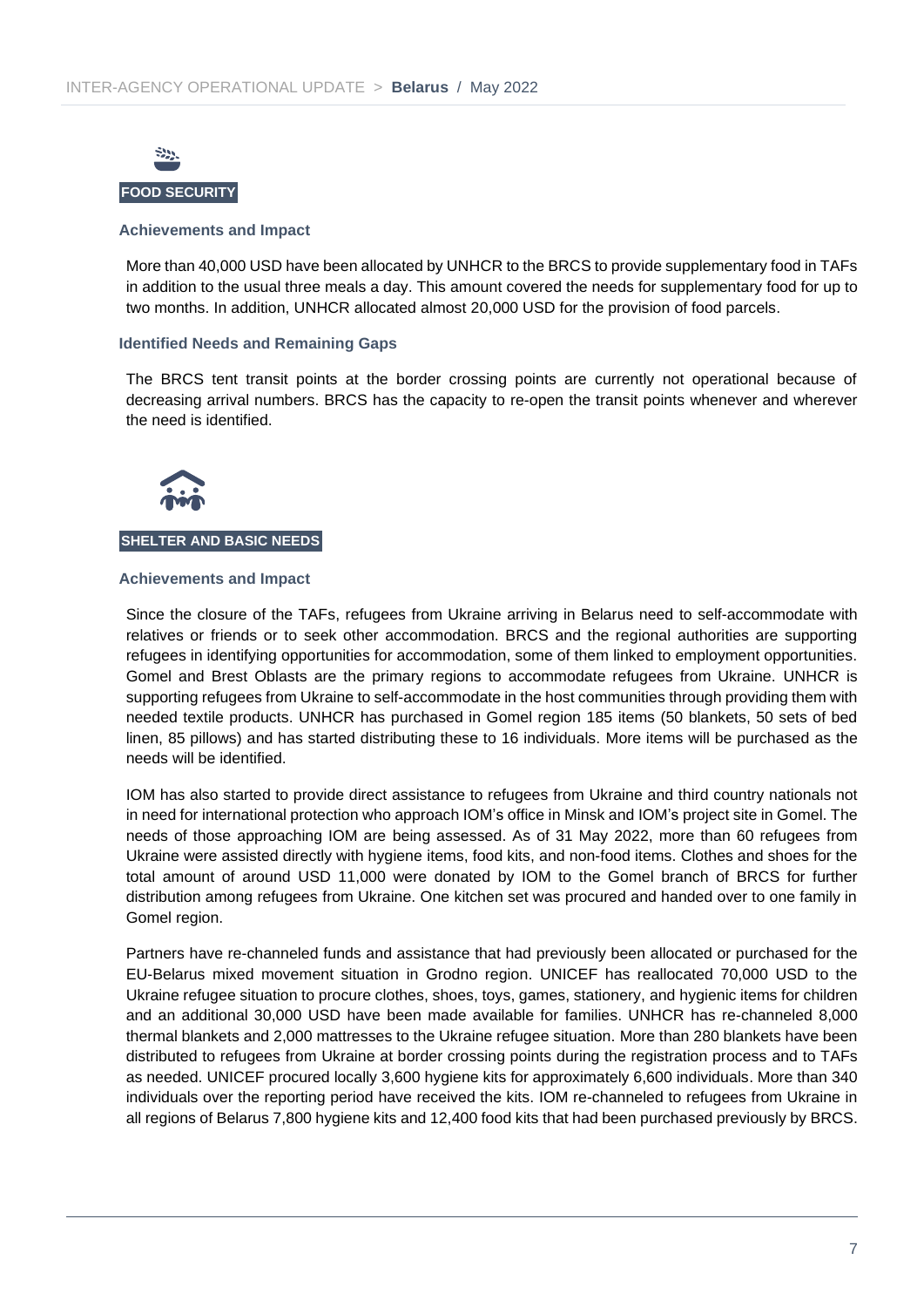# **Identified Needs and Remaining Gaps**

Due to decreasing numbers of arrivals and the sanatoria being booked for commercial purposes, the TAFs have been fully vacated. Other options must be sought in collaboration with the local authorities and BRCS. The programmes by partners are being adapted accordingly. The dormitory in Brest region and the regular TAF that hosts asylum-seekers in Gomel region continue to temporarily host about ten refugees from Ukraine each.

UNHCR supported the renovation of the BRCS crisis room in Gomel with 25,000 USD last year. The crisis room provides temporary accommodation to families in need, particularly women at risk or survivors of violence. Since the beginning of the Ukraine situation, the crisis room is increasingly needed. UNHCR is currently assessing the possibility of investing another 5,000-10,000 USD for further expansion and winterization.

Some refugees who are relocating to private accommodation in the host communities have expressed their need for basic needs items including blankets, pillows, linen, towels, kitchen items, cleaning material, furniture, large household appliances, stationery for school children, clothes, shoes, and medicines. Partners are addressing these needs through providing basic needs items and cash assistance to vulnerable populations.

Partners face issues with the local market and local procurement due to sanctions that have been applied to Belarus as well as limited local production capacity.



#### **COMMUNITY EMPOWERMENT AND SELF RELIANCE**

#### **Achievements and Impact**

The Government published employment opportunities at the TAFs while these were operational. Most employment opportunities are available in rural locations and collective farms. Work permit procedures are being expedited and IOM has assisted with covering the fees for 19 employment permits. One beneficiary was assisted with the translation of the documents for employment purposes, and one was assisted with reconfirmation of the diploma in Belarus for further job finding.

#### **Identified Needs and Remaining Gaps**

Partners will need to ensure that individuals have access to accurate and timely information to make informed choices. UNFPA, UNICEF and UNHCR have started a mapping of referral pathways. Channels of preferred and trusted communication to engage with partners should be established. Communities should have opportunities to be engaged in programme design, implementation and monitoring – so that communities' voices drive decision-making.

UNDP is working to strengthen BRCS' capacity to deliver crisis response through engaging UN Volunteers (UNVs). UNVs will assist with information management and conducting a continuous needs and capacity assessment of refugees and local communities to inform comprehensive activities for refugees' socioeconomic integration. The assessment will use human-centered design and continuously engage key stakeholders to inform the development of context-driven solutions. Local communities, vulnerable populations and gender dimension will be an integral part of the assessment.